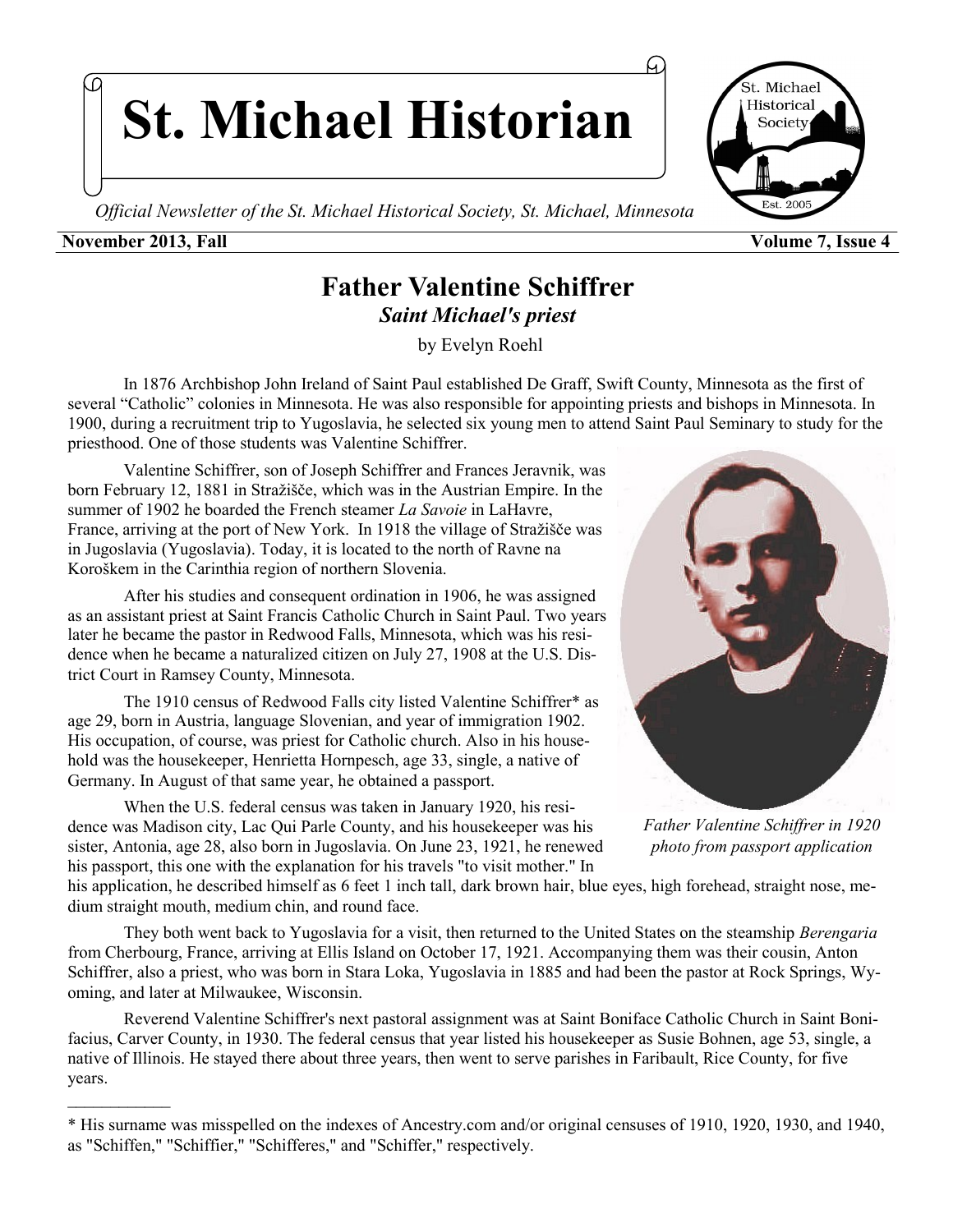#### **SAINT MICHAEL SERVICE**

 Sometime in the late summer of 1938, Valentine Schiffrer became the parish priest in Saint Michael. One of the first marriages he performed here was for my parents, Carola Kasper and Edward Roehl, on October 5, 1938. (He also baptized one of my brothers in 1941.)



*Roehl and Kasper wedding party, 1938 Photo courtesy of Evelyn Roehl*

The 1940 census showed F. Valentine Schiffrer in Saint Michael village, and his housekeeper was Johanna Miks, age 55, single, also born in Jugo-slavia. She was a surviving sister of the late Father Anton Miks, who had been Saint Michael's parish priest from 1904 until his death in 1937.

As Bob Zahler explained in his *Faith, Family, and Farming: A History of St. Michael, Minnesota*, Father Schiffrer helped facilitate the building of a new school in town to replace the overcrowded and outdated parochial and public schoolhouses, as well as provide larger, modern facilities for church and community events. The new structure was dedicated on October 20, 1940, with Archbishop John Gregory Murray of the Saint Paul diocese in attendance. The bowling alley, a unique feature in the building, became a popular destination for the community.

*[Steve Barthel checked the microfilms of the parish and found that Val Schiffrer performed the ordinances for the following time periods:* 

> *Baptisms: 7 August 1938 through 25 June 1944 Marriages: 7 September 1938 through 3 June 1944 Burials: 24 November 1938 through 25 June 1944]*

#### **LATER ASSIGNMENT**

Valentine Schiffrer was next appointed to be the parish priest at Saint Mark's Catholic Church in Shakopee, Scott County, where he served from 1944 to 1948. He then went to Holy Trinity parish in New Ulm, Brown County, until 1951. He was the Dean of the deaneries of those two parishes during his tenure.

His last pastorate was at Saint Raphael parish in Springfield, Brown County, about 35 miles west of New Ulm, from 1951 until October 30, 1954. For the next several months, he stayed at Loretto Hospital in New Ulm. His poor health did not improve, and he died there on April 8, 1955, with medical causes of multiple cerebro-vascular accidents (one year), hypertension (five years), and arteriosclerosis.

#### T**HE FUNERAL**

 Services for Father Valentine Schiffrer were held at Saint Raphael Catholic Church on Tuesday, April 12, 1955. The Mass, conducted by Archbishop Murray, was assisted by six priests from New Ulm, Sleepy Eye, Saint Paul, and Shakopee. The pontifical funeral was also attended by Monsignor Joseph Trobec of Elk River, nearly 100 other priests, and about 800 parishioners, friends, and family members.

 Besides his sister, Antonia, who married Minnesota native Joseph Kranz and moved to Flint, Michigan, Father Schiffrer was survived by a younger brother, John Schiffrer, of Waukegan, Illinois, and at least ten nieces and nephews.



*During his priesthood from 1900 to 1954, Reverend Valentine Schiffrer served parishes in eight counties in Minnesota: Ramsey, Redwood, Lac Que Parle, Carver, Rice, Wright, Scott, and Brown.*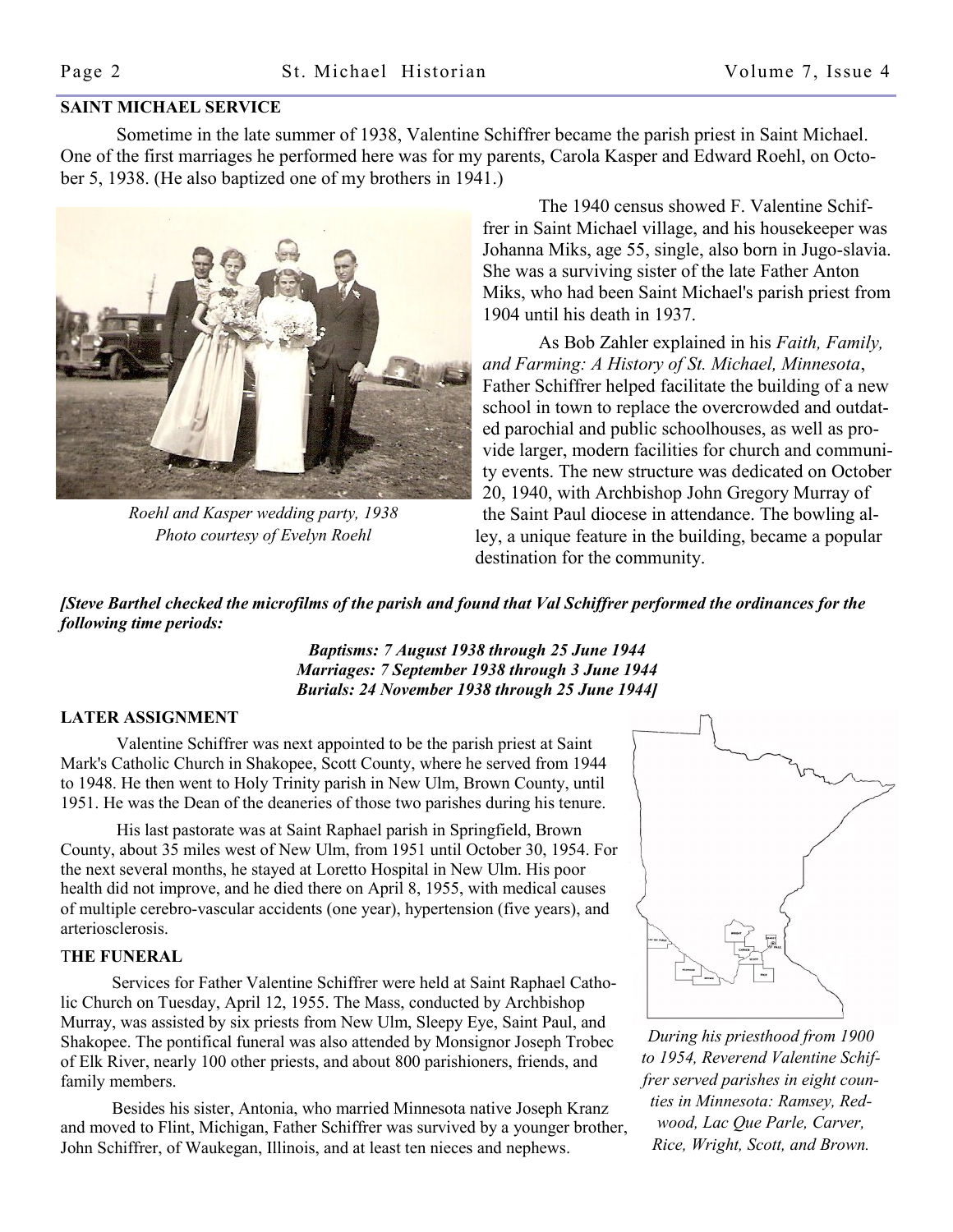The corpse was transported to and buried at Saint Mark's Catholic Church Cemetery, also known as Shakopee Catholic Cemetery. His tombstone reads:

#### **REV. VAL SCHIFFRER BORN FEB. 12, 1881 ORDAINED JUNE 12, 1906 DIED APRIL 8, 1955 REQUIESCAT IN PACE**

A photo of the marker, taken by Ellen Sorenson, can be seen on www.findagrave.com (Memorial # 68415714).

### **2013 Daze and Knights Parade**



*Photo courtesy Clarence Eull*

The historical society's parade unit in the 2013 Daze and Knights parade in August included board members Earl Vetsch "driving" an antique tedder restored by Clarence Eull. The tedder was used by farmers to fluff up newly cut hay so that it would dry more quickly. Clarence and Earl made the horses that disguise the lawn tractor driven by Clarence in the parade. This was one of two units the society sponsored in the parade. The society also sponsored the St. Michael Fire Department's antique fire truck.

## **Ayd Mill Road's St. Michael Connection**

*by Bob Zahler*

 Traveling north on I-35, just before the interstate begins to run in a more easterly direction at about Randolph Avenue, drivers can exit onto a two-mile stretch of road that will take them northwest to Selby Avenue and then to Snelling Avenue and I-94. This road is Ayd Mill Road; named in 1993 in honor of John Kaydon Ayd (or Aydt) who was an early settler of both St. Paul and St. Michael. The story of John K. Ayd in St. Paul was researched and written by Donald Empson and published in the Fall 1974 issue of *Ramsey County History*. In his article "John Ayd's Grist Mill And Reserve Township History" Empson relates how John, his wife Bernadine, and his brothers Theodore and

Edward came to St. Paul in 1851 from Piopolis, Illinois where John and Bernadine had settled in 1840 after immigration from their home village of Ersingen, Baden, Germany. In 1851 St. Paul was still a very young settlement and John was able to claim 160 acres in an area now bordered by Randolph and St. Clair avenues and Victoria Street and Lexington Parkway.

It was in September 1854, shortly after John paid the government for his St. Paul claim, that he and his son Leonard traveled up the north fork of the Crow River and selected claims in Frankfort Township in what was to become the City of St. Michael. Although he met all of the preemption requirements and paid for his Frankfort claims, he did not immediately make Frankfort his permanent home. Instead, he built a grist mill in St. Paul in 1860 along what would become Jefferson Avenue. In 1860 his real estate investments were valued at \$10,000; John K. Ayd was a wealthy man.



*The Ayd mill in St. Paul Photo Courtesy Bob Zahler*